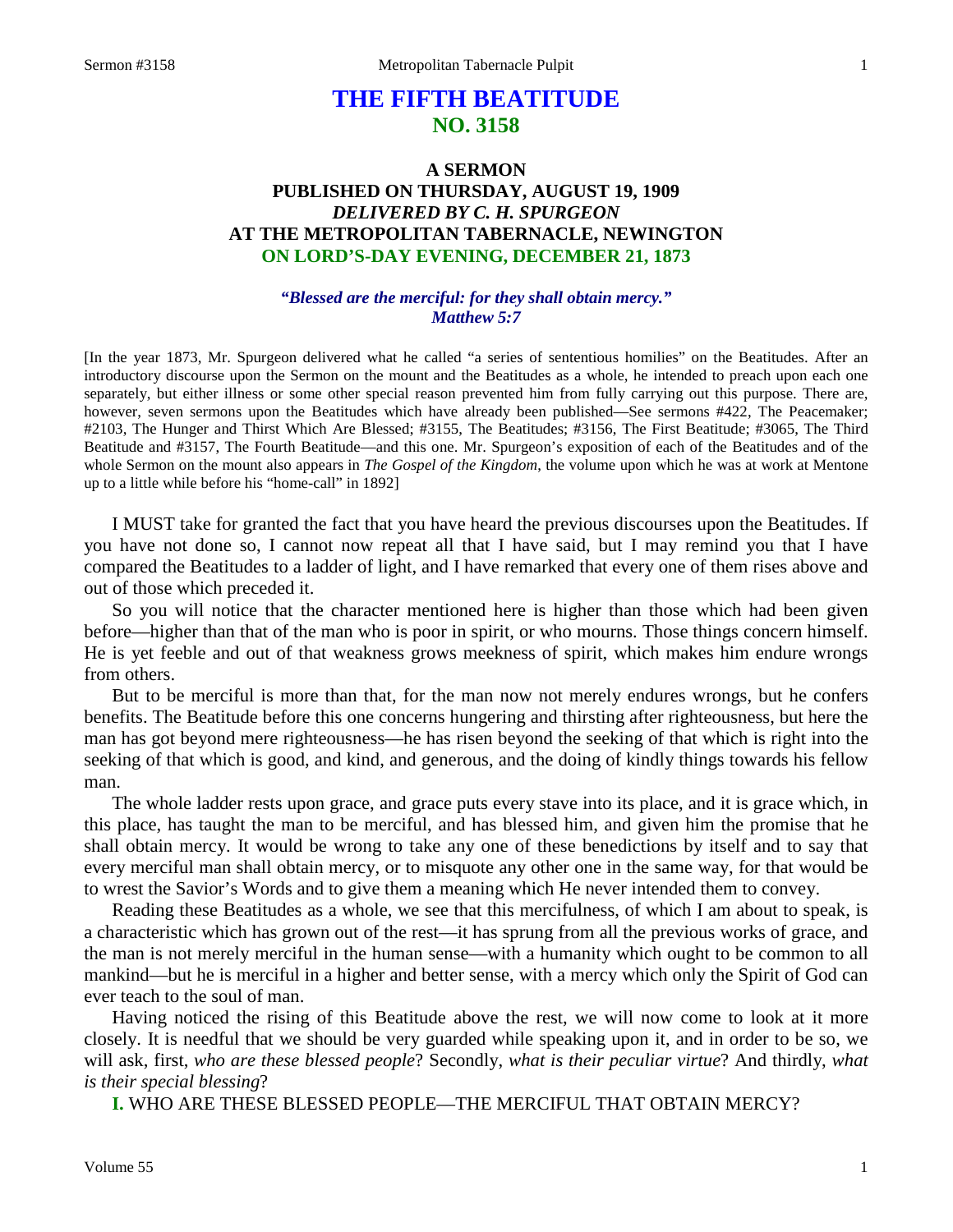You remember that at the commencement of our homilies upon this Sermon on the mount, we noticed that our Lord's subject was not *how* we are to be saved, but *who are* saved. He is not here describing the way of salvation at all. That He does in many other places, but He here gives us the signs and evidences of the work of grace in the soul. So that we should greatly err if we should say that we must be merciful in order to obtain mercy and that we must only hope to get the mercy of God through first of all being merciful ourselves.

Now, in order to put aside any such legal notion—which would be clean contrary to the entire current of Scripture and directly opposed to the fundamental doctrine of justification by faith in Christ— I ask you to notice that these persons are blessed already and have obtained mercy already. Long before they became merciful, God was merciful to them. And before the full promise was given them, as in our text, that they should obtain yet further mercy, they had already obtained the great mercy of a renewed heart, which had made them merciful. That is clear from the connection of the text.

For, first, *they were poor in spirit*, and it is no mean mercy to be emptied of our pride, to be brought to see how undeserving we are in the sight of God, and to be made to feel our personal weakness and want of everything that might make us fit for the presence of God. I could ask for some men whom I know no greater mercy than that they might be blessed with spiritual poverty—that they might be made to feel how poor they are—for they will never know Christ and they will never rise to be practically merciful themselves till first they have seen their own true condition, and have obtained mercy enough to lie down at the foot of the cross, and there, with a broken heart, to confess that they are empty and poor.

The connection also shows that these persons *had obtained mercy enough to mourn*. They had mourned over their past sins with bitter repentance, they had mourned over the condition of practical alienation from God, into which sin had brought them, and they had mourned over the fact of their ingratitude to their Redeemer, and their rebellion against His Holy Spirit. They mourned because they could not mourn more, and they wept because their eyes could not weep as they ought concerning sin. They had—

## *"Learned to weep for nought but sin, And after none but Christ."*

And it is no small blessing to have the mourning, the broken, the contrite heart, for this the Lord will not despise.

*They had also obtained the grace of meekness*, and had become gentle, humble, contented, weaned from the world, submissive to the Lord's will, ready to overlook the offenses of others, having learned to pray, "Forgive us our debts, as we forgive our debtors"—no small blessing this. They had indeed obtained mercy, when their proud heart was brought low, their haughty spirit was bowed down, and they had become meek and lowly, in measure like their Lord.

They had obtained yet further grace, for *they had been taught to hunger and thirst after righteousness*. They had a spiritual appetite for the righteousness which is of God by faith. They had also a sacred hunger for the practical inwrought righteousness which is the work of the Spirit of God. They loved that which was right and they hungered to do it. They hungered to see others do right, they hungered to see the kingdom of righteousness established, and the truth of God prevailing over all the earth. Was not this indeed to obtain mercy?

And if out of this grew the character of being merciful, it was not to be ascribed to anything in themselves or regarded as a natural outgrowth of their own disposition, but as another gift of grace, another fruit which grew out of special fruits which had already been given. Was it not already said of these people, "Their's is the kingdom of heaven"? Had they not obtained mercy? Was it not said of them, "They shall be comforted"? Who dares say they had not obtained mercy? Had it not been said of them, "They shall inherit the earth"? What do you call this but mercy? Had not the voice of Christ declared, "They shall be filled"? Was not this mercy to the full? And therefore I say that the people our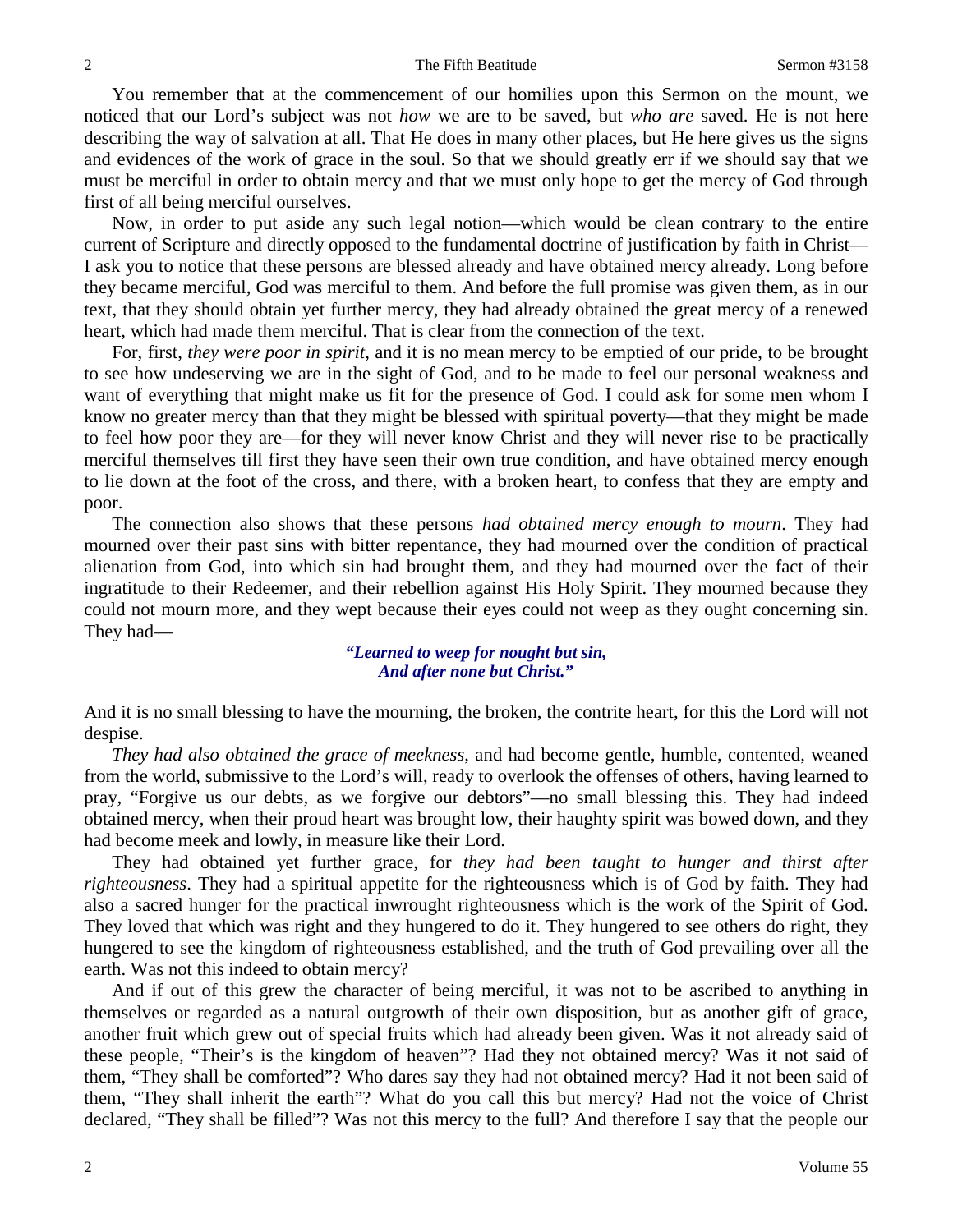text speaks of were a people who had already obtained mercy, who were themselves singular trophies of mercy.

And the fact that they displayed mercy to others was inevitable as a result of what had been done for them and wrought in them by the ever-blessed Spirit of God. They were not merciful because they were naturally tender-hearted, but merciful because God had made them poor in spirit—not merciful because they had generous ancestors, but merciful because they themselves had mourned and been comforted.

They were not merciful because they sought the esteem of their fellow men, but because they were themselves meek and lowly, and were inheriting the earth—and wished that others could enjoy as they did the blessing of heaven. They were not merciful because they could not help it, and felt bound to be so from some constraint from which they would gladly escape, but they were joyfully merciful—for they had hungered and thirsted after righteousness and they had been filled.

**II.** Now, secondly, WHAT IS THE PECULIAR VIRTUE WHICH IS HERE ASCRIBED TO THESE BLESSED ONES? They were "merciful."

To be merciful would include, first of all, *kindness to the sons of want and the daughters of penury*. No merciful man could forget the poor. He who passed by their ills without sympathy, and saw their suffering without relieving them, might prate as he would about inward grace, but grace in his heart there could not be. The Lord does not own as of His family one who can see his brother have need and shuts up "his bowels of compassion from him."

The apostle John rightly asks, "How dwells the love of God in him?" No, the truly merciful are considerate of those who are poor. They think of them. Their own comforts make them think of them. At other times, their own discomforts will. When they are sick and they are surrounded with many alleviations, they wonder how those fare who are sick and in poverty too.

When the blast is keen about them, and their garments are warm, they think with pity of those who shiver in the same cold, but are scantily covered with rags. Their sufferings and their joys alike help them to consider the poor.

And they consider them practically. They do not merely say that they sympathize and hope others will help, but they give of their substance according to their ability, joyfully and cheerfully, that the poor may not lack—and in dealing with them, they are not hard. They will remit, as far as they can justly do so, anything they may have demanded of them and will not persecute them to the utmost extremity, and pinch and cheat them, as those do who seek to skin a flint, and to obtain the last morsel, and the uttermost farthing from the poorest of the poor.

No, where God has given a man a new heart and a right spirit, there is great tenderness to all the poor—and especially great love to the poor saints—for, while every saint is an image of Christ, the poor saint is a picture of Christ set in the same frame in which Christ's picture must ever be set—the frame of humble poverty.

I see in a rich saint much that is like his Master, but I do not see how he could truthfully say, "I have not where to lay my head." Nor do I wish him to say it. But when I see poverty, as well as everything else that is like Christ, I think I am bound to feel my heart specially going forth there. This is how we can still wash Christ's feet by caring for the poorest of His people. This is how honorable women can still minister to Him of their substance.

This is how we can still make a great feast to which we may invite Him, when we call together the poor, and the lame, and the halt, and the blind, who cannot recompense us—and we are content to do it for Jesus Christ's sake. It is said of Chrysostom that he so continually preached the doctrine of almsgiving in the Christian church that they called him the preacher of alms—and I think it was not a bad title for a man to wear.

In these days, it has almost become a crime to relieve the poor. In fact, I do not know whether there are not some statutes which might almost render us liable to prosecution for it. I can only say that the spirit of the times may be wise under some aspects, but it does not seem to me to be very clearly the spirit of the New Testament.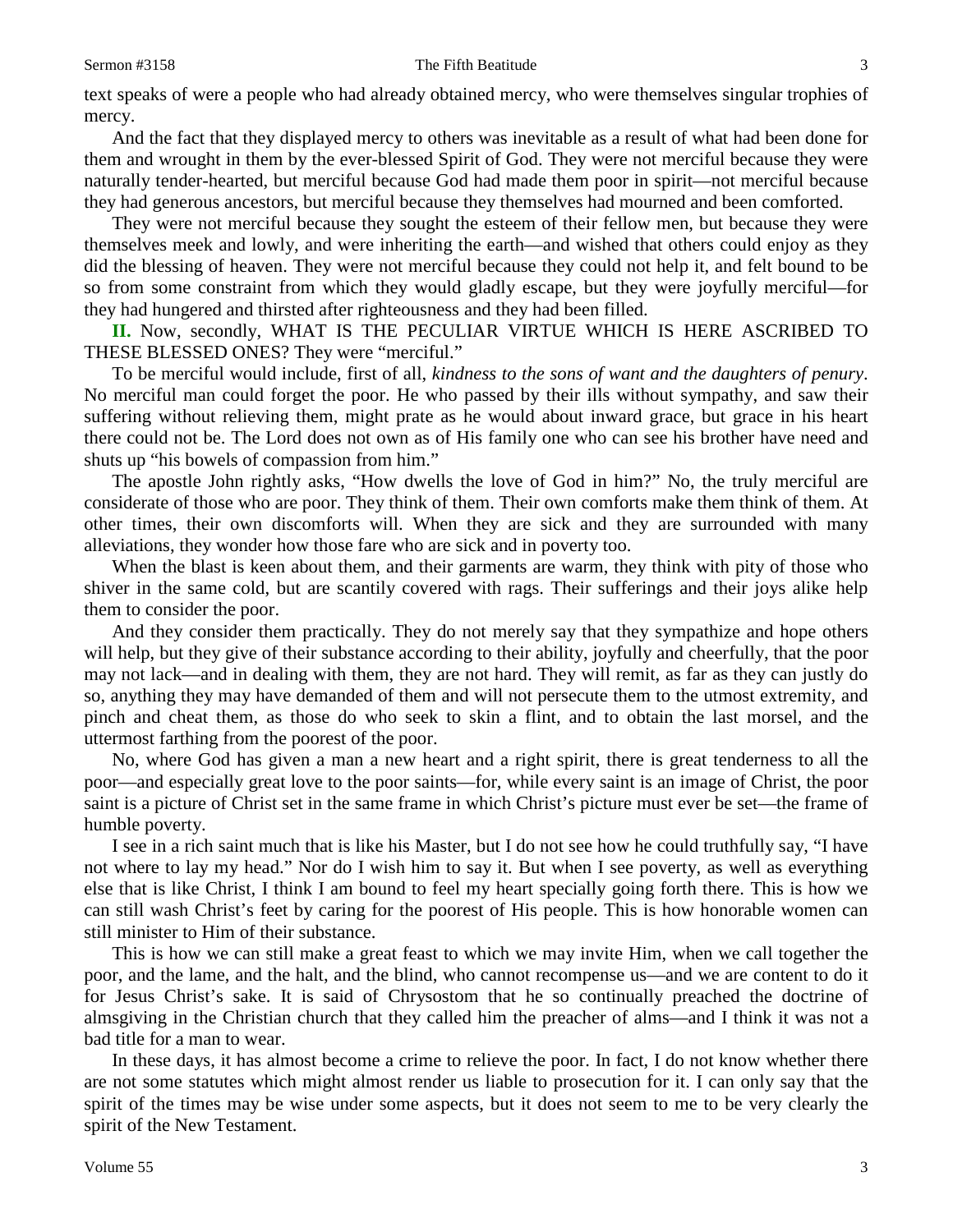The poor will never cease out of the land and the poor will never cease out of the church of Christ. They are Christ's legacy to us. It is quite certain that the good Samaritan got more out of the poor man whom he found between Jerusalem and Jericho than the poor man got out of him. He had a little oil and wine, and twopence, the expenses at the inn—but the Samaritan got his name in the Bible and there it has been handed down to posterity—a wonderfully cheap investment. And in everything that we give, the blessing comes to those who give it, for you know the words of the Lord Jesus, how He said, "It is more blessed to give than to receive." Blessed are they who are merciful to the poor.

Next, *the merciful man has an eager eye, a weeping eye for mourners who are round about him*. The worst ill in the world is not poverty—the worst of ills is a depressed spirit. At least, I scarcely know anything that can be worse than this, and there are even among the excellent of the earth some who seldom have a bright day in the whole year. December seems to rule the whole twelve months.

By reason of heaviness, they are all their life subject to bondage. If they march to heaven, it is on crutches as Mr. Ready-to-Halt did, and they water the way with tears as Miss Much-afraid did. They are sometimes afraid that they never were converted. At another time, that they have fallen from grace. At another time, that they have sinned the unpardonable sin. At another time, that Christ has gone from them and they will never see His face again.

They are full of all manner of troubles, "they reel to and fro, and stagger like a drunken man, and are often at their wit's end." There are many Christian people who always get out of the way of such folks as these—or if they come across them, they say, "It is enough to give anybody the miserables. Who wants to talk with such people? They ought not to be so sad. They really ought to be more cheerful, they are giving way to nervousness," and so on.

That may be quite true, but it is always a pity to say it. You might as well tell a man when he has a headache that he is giving way to headache, or when he has the ague or the fever that he is giving way to the ague or the fever. The fact is, there is nothing more real than some of those diseases which are traceable to the imagination, for they are real in their pain, though perhaps as to their causes we could not reason about them.

The merciful man is always merciful to these people. He puts up with their whims. He knows very often that they are very foolish, but he understands that he would be foolish too if he were to tell them so, for it would make them more foolish than they are. He does not consult his own comfort and say, "I want to get comfort from this person"—he desires to confer comfort.

He remembers that it is written, "Strengthen ye the weak hands, and confirm the feeble knees," and he knows that command, "Comfort ye, comfort ye my people, saith your God. Speak ye comfortably to Jerusalem." He understands that, as His Lord and Master sought after that which was wounded, bound up that which was broken, healed that which was sick, and brought again that which was driven away, even so ought all His servants to imitate their Master by looking with the greatest interest after those who are in the saddest plight.

O children of God, if ever you are hardhearted towards any sorrowful persons, you are not what you ought to be. You are not like your Master. You are not like yourselves when you are in your right state, for when you are in your right state, you are tender, and pitiful, and full of compassion, for you have learnt from the Lord Jesus that the merciful are blessed, and that they shall obtain mercy.

Possibly, when you too come to be depressed, as you may—you may recollect those jeering words and those unkind expressions which you used concerning others. When we get very big, it may be that the Lord will take us down and we shall be glad of any little mouse hole to hide our head. Some of us have known what it is to be glad of the very least promise, if we could but get a hold of it. And we have run with eagerness to the very texts we used to point poor sinners to—and felt they were the very texts we wanted.

Dr. Guthrie, when he was very ill and about to die, said he liked to hear the bairns' hymns, the little children's hymns, and the strongest men in the family of Christ often want the bairns' texts and the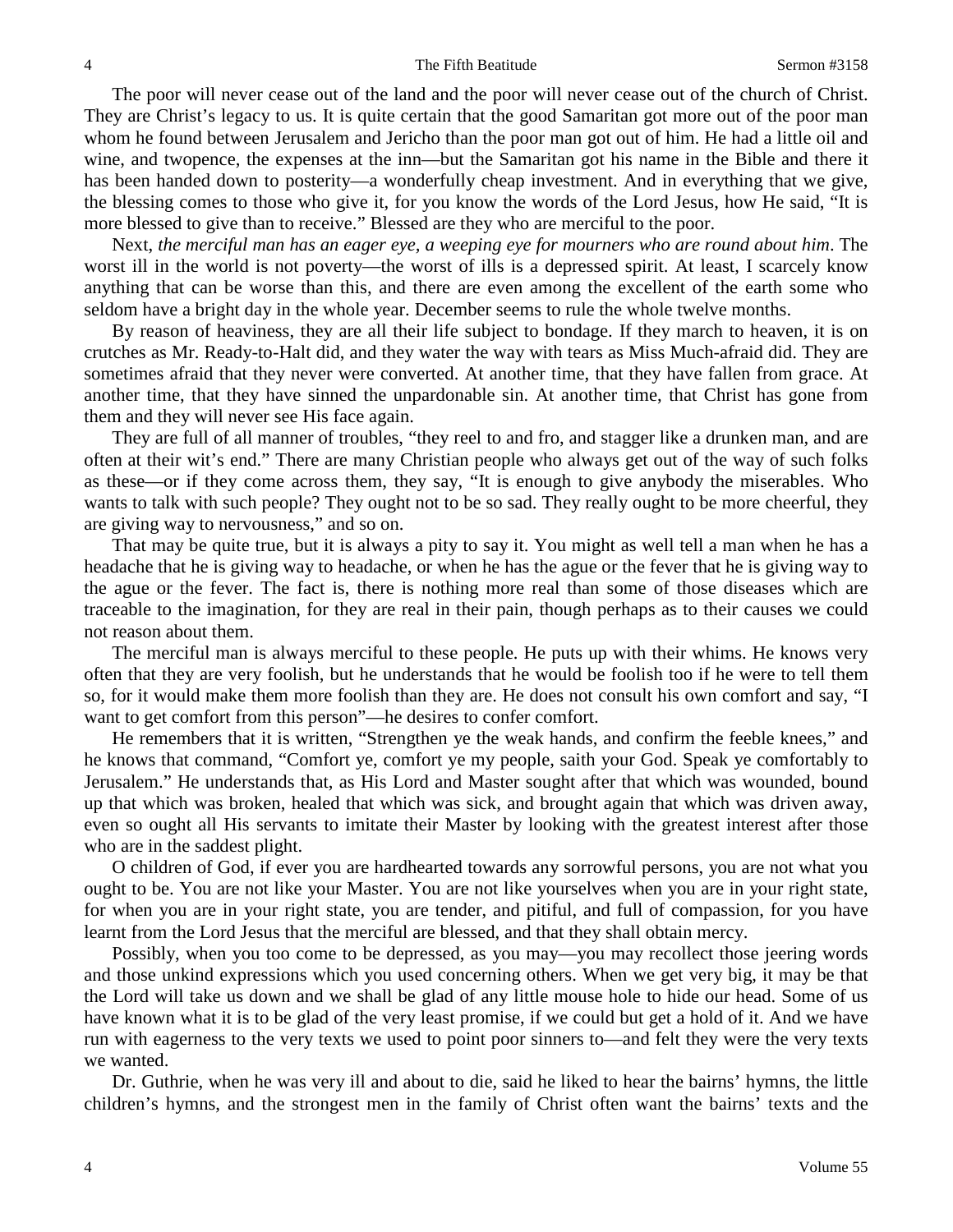#### Sermon #3158 The Fifth Beatitude 5

bairns' promises. Even the little children's promises suit big men when they are in that sad state. Be ye merciful, even as your heavenly Father is merciful, towards those that are cast down.

*This mercy extends itself next to the full forgiveness of all personal offenses against ourselves*. "Blessed are the merciful," that is, those persons who do not take to heart any injuries that are done them, any insults, intended or unintended. A certain governor of Georgia, in Mr. Wesley's day, said that he would have his servant on board his vessel flogged for drinking his wine. And when Mr. Wesley entreated that the man might be pardoned on that occasion, the governor said, "It is no use, Mr. Wesley, you know, sir, I never forgive." "Well, then, sir," said Mr. Wesley, "I hope you know that you will never be forgiven, or else I hope that you have never sinned." So, until we leave off sinning, we must never talk of not forgiving other people, for we shall need forgiveness for ourselves.

You will notice in many families that quarrels arise even between brothers and sisters, but let us always be ready to put aside anything that will make a jar or cause ill-feeling, for a Christian is the last person who should harbor unkind thoughts.

I have occasionally noticed great severity towards servants, who are sometimes thrown out of situations, and exposed to many temptations, for a fault that might be cured if it were forgiven and if some kindly word were used. It is not right for any one of us to say, "I will have everybody acting straight towards me, and I will let all know it. I am determined to stand no nonsense, not I! I mean to have the right thing done by all men towards me—and if not, I will set *them* to rights."

Ah, dear friends, God never talked so to you. And let me also say, if that is the way you talk, it is not the language of a child of God at all. A child of God feels that he is himself imperfect and that he lives with imperfect people. When they act improperly towards him, he feels it, but at the same time he also feels, "I have been far worse to my God than they have been to me, so I will let it go by."

I recommend you, dear brethren and sisters, always to have one blind eye and one deaf ear. I have always tried to have them and my blind eye is the best eye I have, and my deaf ear is the best ear I have. There is many a speech that you may hear even from your best friends that would cause you much grief and produce much ill—so do not hear it. They will probably be sorry that they spoke so unkindly, if you never mention it, and let the whole thing die.

But if you say something about it, and bring it up again and again, and fret and worry over it, and magnify it, and tell somebody else about it, and bring half-a-dozen people into the quarrel—that is the way family disagreements have been made, Christian churches broken up, the devil magnified, and God dishonored. Oh, do not let it be so with us, but let us feel if there is any offense against us, "Blessed are the merciful," and such we mean to be.

But this mercifulness goes much further. *There must and will be great mercy in the Christian's heart towards those who are outwardly sinful*. The Pharisee had no mercy upon the man who was a publican. "Well," he said, "if he has gone down so low as to collect the Roman tax from his fellow subjects, he is a disgraceful fellow. He may get as far as ever he can from my dignified self."

And as for the harlot, it mattered not though she might be ready to shed enough tears to wash her Savior's feet, yet she was a polluted thing. And Christ Himself was looked upon as being polluted because He allowed a woman who had been a sinner thus to show her repentance and her love. Simon and the other Pharisees felt, "Such people have put themselves out of the pale of society, and there let them keep. If they have gone astray like that, let them suffer for it."

There is still much of that spirit in this hypocritical world, for a great part of the world is a mass of the most awful hypocrisy that one can imagine. There are men that are living in vile sin, they know they are, and yet they go into society, and are received as if they were the most respectable persons in the world.

But should it so happen that some poor woman is led astray, oh dear, dear, dear! She is much too vile for these gentlemen to know anything about her existence. The scoundrels—to have an affectation of virtue while they are themselves indulging in the grossest vice! Yet so it is and there is a prudery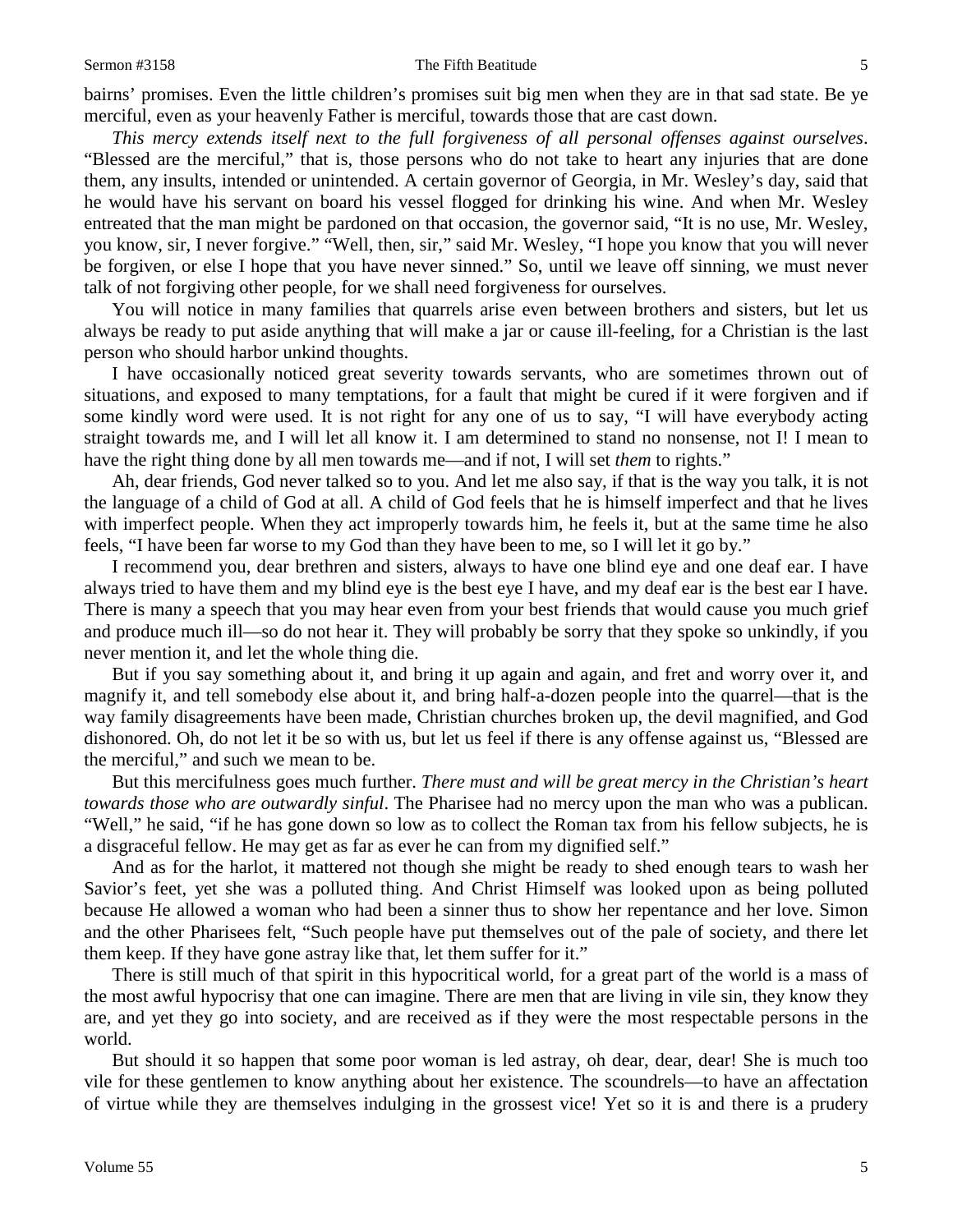about society which says at once, "Oh, we hold up our hands in horror at anybody who has done anything at all wrong against society, or the laws of the land."

Now a Christian thinks far harder things of sin than the worldling does. He judges sin by a much sterner rule than other men do, but he always thinks kindly of the sinner. And if he could, he would lay down his life to reclaim him, as his Master did before him. He does not say, "Stand by yourself, come not near me, for I am holier than you." But he reckons it to be his chief concern on earth to cry to sinners, "Behold the Lamb of God which taketh away the sin of the world."

So the merciful Christian is not one who shuts anybody out. He is not one who thinks anyone beneath his notice. He would be glad if he could bring to Jesus the most fallen and the most depraved. And those dear brethren who are the most completely occupied in this holy work we honor, for the lower they have to go, the greater is their honor, in the sight of God, in being permitted thus to rake the very kennels of sin to find Koh-i-noors for Christ, for surely, the brightest gems in His crown will come out of the darkest and foulest places where they have been lost. "Blessed are the merciful" who care for the fallen, for those that have gone astray, "for they shall obtain mercy."

But *a genuine Christian has mercy on the souls of all men*. He cares not merely for the extremely fallen class, so called by the men of the world, but he regards the whole race as fallen. He knows that all men have gone astray from God, and that all are shut up in sin and unbelief till eternal mercy comes to their deliverance. Therefore his pity goes forth towards the respectable, and the rich, and the great, and he often pities princes and kings because they have so few to tell them the truth.

He pities the poor rich, for while there are efforts made for the reclaiming of the working classes, how few efforts are ever made for the reclaiming of peers and duchesses—and bringing such big sinners as the "Right Honorables" to know Jesus Christ!! He feels pity for them and he feels pity for all nations—the nations that sit in heathen darkness and those that are locked up in Popery. He longs that grace should come to all and that the truths of the Gospel should be proclaimed in every street, and Jesus made known to every son and daughter of Adam. He has a love for them all. And I pray you, brethren, never to trifle with this true instinct of the new-born nature.

The great doctrine of election is very precious to us and we hold it most firmly. But there are some (and it must not be denied) who allow that doctrine to chill their love towards their fellow men. They do not seem to have much zeal for their conversion and are quite content to sit down, or stand idle, and believe that the decrees and purposes of God will be fulfilled.

So they will, brethren, but it will be through warm-hearted Christians who bring others to Jesus. The Lord Jesus will see of the travail of His soul, but it will be by one who is saved telling of salvation to another, and that other to a third, and so on till the sacred fire spreads, until the earth shall be girdled with its flame.

The Christian is merciful to all and anxiously longs that they may be brought to know the Savior, and he makes efforts to reach them—to the utmost of his ability, he tries to win souls to Jesus. He also prays for them. If he is really a child of God, he takes time to plead with God for sinners and he gives what he can to help others to spend their time in telling sinners the way of salvation and pleading with them as ambassadors for Christ. The Christian man makes this one of his great delights, if by any means he may turn a sinner, by the power of the Spirit, from the error of his ways, and so may save a soul from death and hide a multitude of sins.

I have many more things to say about this mercifulness. It is so wide a subject that I cannot give all its details. It certainly means a love to God at bottom, which shows itself by *merciful desires for the good of God's creatures*. The merciful man is merciful to his beast. I do not believe in the piety of a man who is cruel to a horse. There is need of the whip sometimes, but the man who uses it cruelly surely cannot be a converted man. There are sometimes sights to be seen in our streets which may well provoke the God of heaven to come down in indignation and punish the cruelty of brutal persons to brute beasts.

But where the grace of God is in our heart, we would not cause unnecessary pain to a fly. And if, in the course of the necessities of mankind, pain must be given to the inferior animals, the Christian heart is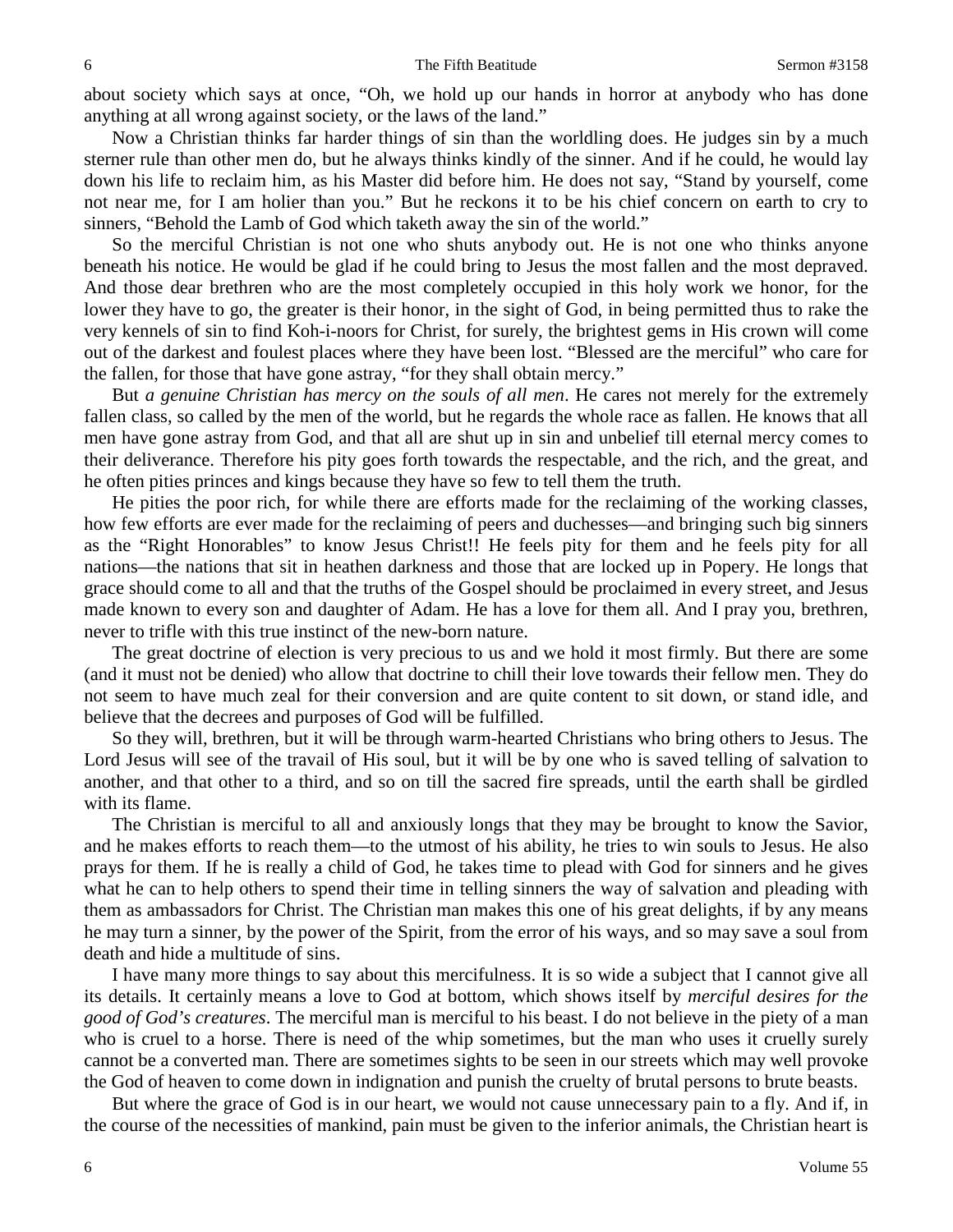#### Sermon #3158 The Fifth Beatitude 7

pained and will try to devise all possible means to prevent any unnecessary pain from being endured by a single creature that God's hand has made. There is some truth in that saying of the ancient mariner, "He prays well who loves well both man and bird and beast." There is a touch, if it is not always of grace, of something like grace in the kindness of heart which every Christian should feel towards all the living things that God has made.

Further, the merciful man shows his mercy to his fellow men in many ways of this kind. *He is merciful to their characters*, merciful in not believing a great many reports he hears about reputed good men. He is told some astonishing story very derogatory to the character of a Christian brother and he says, "Now, if that brother were told this story about me, I should not like him to believe it of me unless he searched it out, and was quite sure of it, and I won't believe it of him unless I am forced to do so."

It is a delightful thing for Christians to have confidence in one another's characters. Wherever that rules in a church, it will prevent a world of sorrow. Brother, I have more confidence in you than I can ever have in myself. And as I can truly say that, you should be able to say the same of your fellow Christians, too.

Do not be ready to receive such reports—there is as much wickedness in believing a lie as in telling it, if we are always ready to believe it. There would be no slanderers if there were no receivers and believers of slander, for when there is no demand for an article, there are no producers of it. And if we will not believe evil reports, the tale-bearer will be discouraged and leave off his evil trade.

But suppose we are compelled to believe it? Then the merciful man shows his mercy by not repeating it. "Alas!" says he, "it is true and I am very sorry, but why should I publish it abroad?" If there happened to be a traitor in a regiment, I do not think the other soldiers would go and publish it everywhere and say, "Our regiment has been dishonored by one of our comrades." "It is an ill bird that fouls its own nest," and it is an ill professor who uses his tongue to tell the faults and failures of his brethren.

Then suppose we have heard of such a thing—the merciful man feels it his duty not to repeat it. Many a man has been ruined for life through some fault which he committed when young, which has been severely dealt with. A young man has misappropriated a sum of money and has been brought before the magistrates, and put in jail—and so made a thief for life. Forgiveness for the first action, with prayer and kindly rebuke, might have won him to a life of virtue, or (who knows?) to a life of piety. It is for the Christian, at any rate, not to expose, unless it is absolutely needful, as sometimes it is—but to deal ever towards the erring in the gentlest manner possible.

And brethren, we should be merciful to one another in seeking never to look at the worst side of a brother's character. Oh, how quick some are to spy out other people's faults! They hear that Mr. So-andso is very useful in the church, and they say, "Yes, he is, but he has a very curious way of going to work, has he not? And he is so eccentric." Well, did you ever know a good man who was very successful, who was not a little eccentric? Some people are a deal too smooth ever to do much—it is the odd knots about us that are the force of our character, but why be so quick to point out all our flaws?

Do you go out, when the sun is shining brightly, and say, "Yes, this sun is a very good illuminator, but I remark that it has spots." If you do, you had better keep your remark to yourself for it gives more light than you do, whatever spots you may have or may not have. And many excellent persons in the world have spots, but yet they do good service to God and to their age, so let us not always be the spotfinders, but let us look at the bright side of the brother's character rather than the dark one, and feel that we rise in repute when other Christians rise in repute, and that as they have honor through their holiness, our Lord is the glory of it, and we share in some of the comfort of it.

And let us never join in the loud outcries that are sometimes raised against men who may have committed very small offenses. Many and many a time we have heard men cry, their voices sounding like the baying of a pack of hounds against some man for a mistaken judgment, or what was little more, "Down with him, down with him!"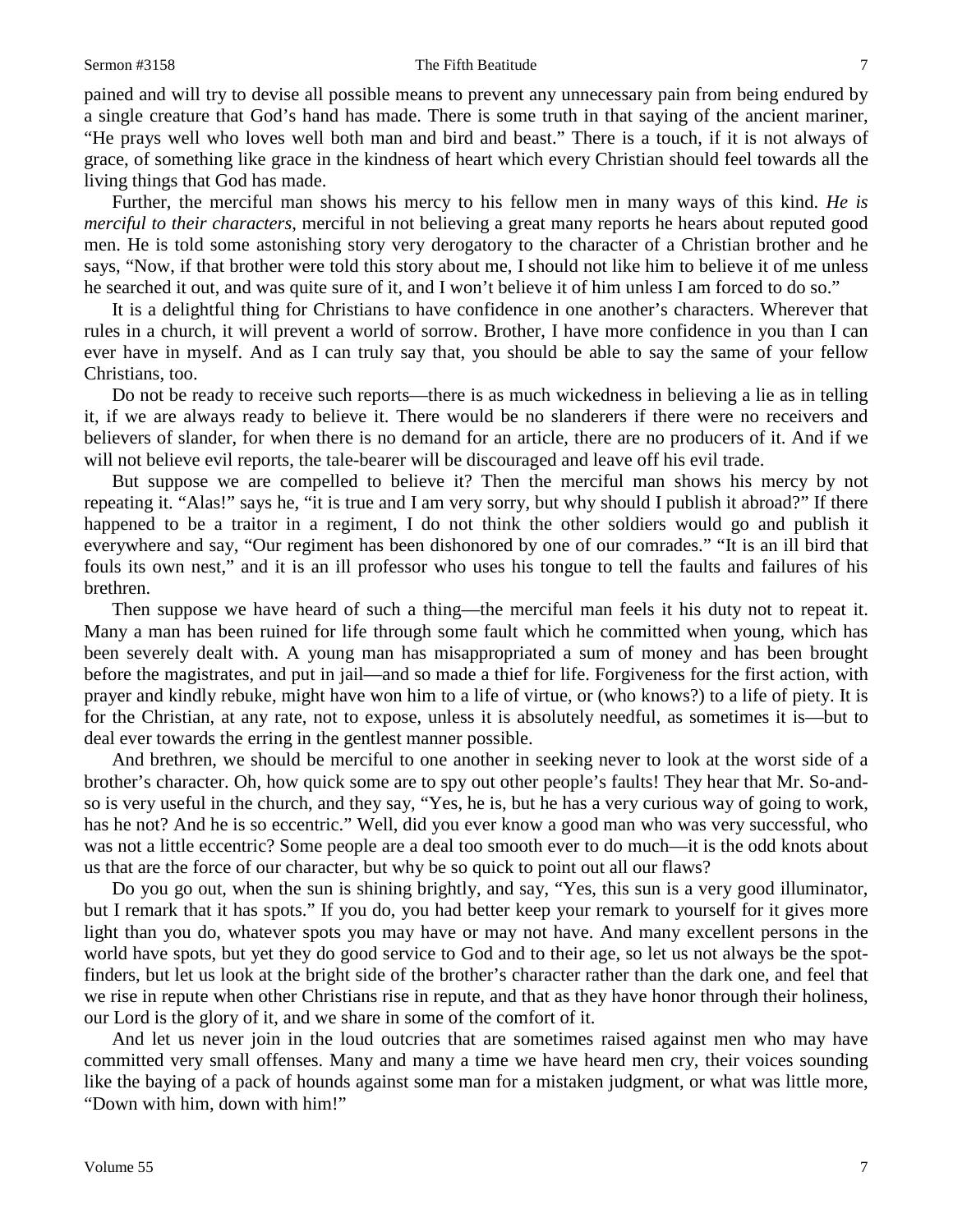And if he happens to get into some pecuniary trouble at the same time, then he must surely be a worthless fellow—for lack of gold is with some men a clear proof of the lack of virtue, and want of success in business is regarded by some as the most damning of all vices. But from such outcries against good men who make mistakes, may we be delivered. And may our mercy always take the shape of being willing to restore to our love and to our society any who may have erred, but who, nevertheless, show hearty and true repentance and a desire henceforth to adorn the doctrine of God their Savior in all things!

You who are merciful will be ready to receive your prodigal brother when he comes back to his Father's house. Do not be like the elder brother, and when you hear the music and the dancing, ask, "What do these things mean?" but count it right that all should be glad when he who was lost is found, he who was dead is made alive again.

I can only throw out hints that may suit one or another of you. My brothers and sisters, we ought to be merciful in the sense of *not allowing others to be tempted beyond what they are able to bear*. You know that there is such a thing as exposing our young people to temptation. Parents will sometimes allow their boys to start in life in houses where there is a chance of rising, but where there is a greater chance of falling into great sin. They do not esteem the moral risks which they sometimes run in putting their sons into large houses where there is no regard to morals and where there are a thousand nets of Satan spread to take unwary birds. Be merciful to your children—let them not be exposed to evils which were, perhaps, too strong for you in your youth, and which will be too powerful for them. Let your mercy consider them and do not put them in that position.

And as to your clerks, and servants, we sometimes, when we have dishonest people about us, are about as guilty as they are. We did not lock up our money and take proper care of it. If we had done so, they could not have stolen it. We leave things about sometimes and through our carelessness the suggestion may often come, "May I not take this and take that?" And so we may be partakers in their sins through our own want of care. Remember, they are but men and women—sometimes they are but boys and girls, and do not put baits before them, do not play cat's paw for Satan, but keep temptation from them as much as lies in you.

And let us be merciful, too, to people *in not expecting too much from them*. I believe there are persons who expect those who work for them to toil four-and-twenty hours a day, or thereabouts. No matter how hard the task, it never strikes them that their servants' heads ache, or that their legs grow weary. "What were they made for but to slave for us?"

That is the kind of notion some have, but that is not the notion of a true Christian. He feels that he desires his servants and his dependents to do their duty and he is grieved to find that many of them cannot be got to do that, but when he sees them diligently doing it, he often feels for them even more than they feel for themselves, for he is considerate and gentle. Who likes to drive a horse that extra mile that makes him feel ready to drop? Who would wish to get out of his fellow man that extra hour of work which is just that which makes him wretched? Putting all that I have said into one sentence, let us, dear friends, be tender, considerate, kind, and gentle to all.

"Oh," says one, "if we were to go about the world acting like that, we should get imposed upon, we should get badly treated," and so on. Well, try it, brother. Try it, sister. And you shall find that any misery that comes to you through being too tenderhearted, and too gentle, and too merciful, will be so light an affliction that it will not be worthy to be compared with the peace of mind that it will bring you, and the constant wellspring of joy which it will put into your own bosom as well as into the bosoms of others.

**III.** I shall close by briefly noticing THE BLESSING WHICH IS PROMISED TO THOSE WHO ARE MERCIFUL.

It is said of them that "they shall obtain mercy." I cannot help believing that this means in this present life as well as in the life to come. Surely this is David's meaning in the forty-first Psalm, "Blessed is he that considereth the poor: the LORD will deliver him in time of trouble….He shall be